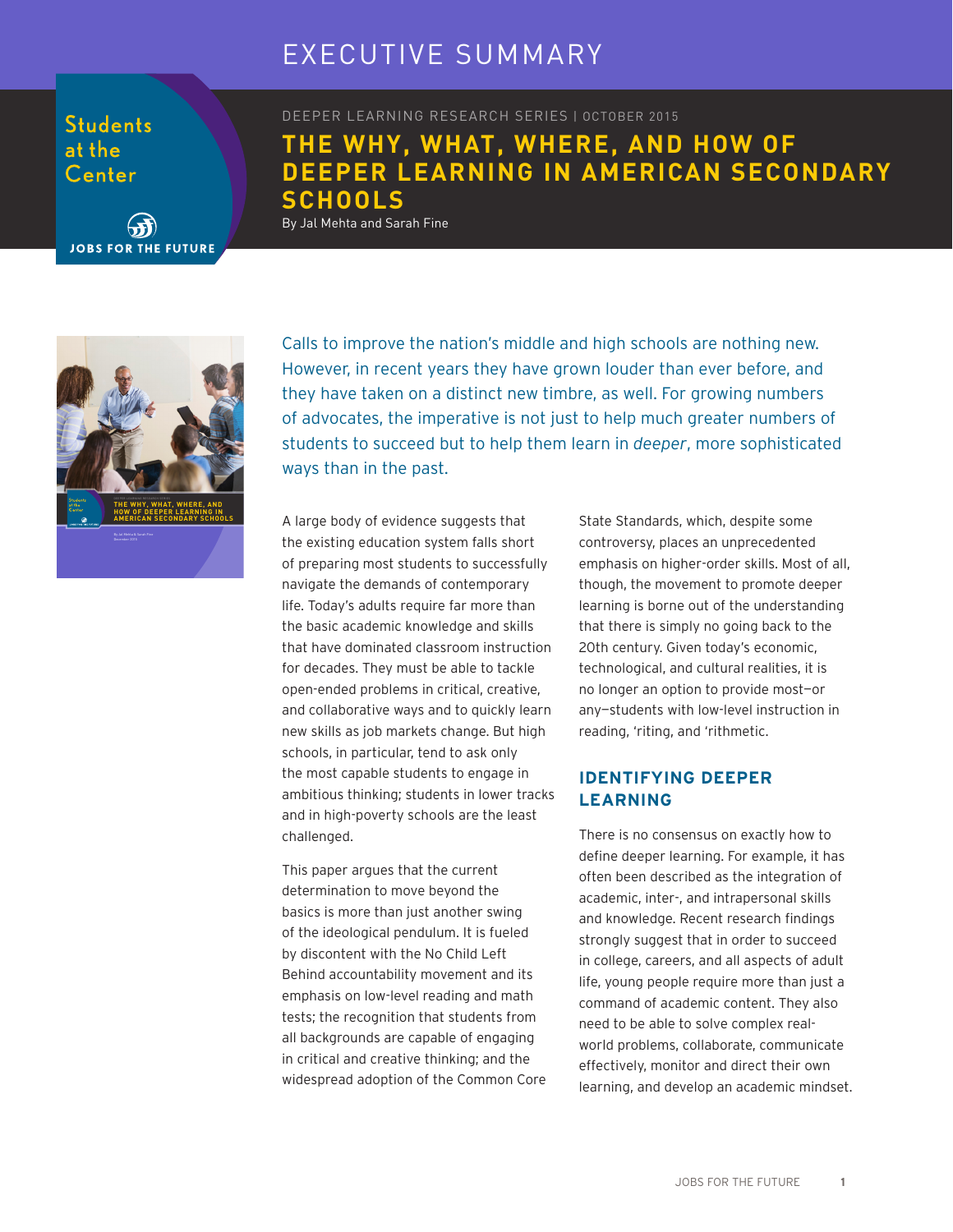Among many cognitive psychologists, however, deep learning—or what they might call *learning for understanding*—refers to the ability to *transfer* knowledge. The idea is that knowledge becomes deeper when one can use it not only to address a problem in the context in which it has been taught, but also to understand or explain something in a different but related context. Rather than seeing isolated facts, deep learners see patterns and connections because they understand the underlying structures of what they're exploring.

The authors of this paper suggest that deeper learning requires the ability to transfer knowledge, *and more*. It often emerges at the intersection of *mastery* (knowledge of substantive content, including the ability to transfer), *identity* (driven by relevance to the learner), and *creativity* (the ability to act or make something from the knowledge).

However one defines it, though, deeper learning poses a multipronged challenge to current classroom practice and educational systems. It will require a major increase in the cognitive demand of the tasks that most students, particularly in high-poverty schools, are asked to complete.

### **FINDINGS FROM A STUDY OF AMBITIOUS SCHOOLS**

Four years ago, the authors began to "map the landscape" of non-élite public high schools that explicitly embrace the goals of deeper learning for all of their students. In their visits to and observations at such schools, they found little evidence that deeper learning opportunities are being offered at the whole-school level, as yet. At school after school, there were startling gaps between aspirations and realities. In most classrooms, students still sat passively and listened. Most academic work involved tasks that asked students to recall or minimally apply what they'd been told.

However, they also noted that deeper learning is happening somewhere in virtually every school they visited. Whatever the level of implementation school-wide, *individual classrooms* were joyful, engaging, and/or intellectually rich places to teach and learn. In a few schools, entire departments and programs consistently embodied some or all of these qualities, and a few were moving toward consistent depth.

A key challenge, the authors found, is that few schools have the mechanisms to translate their values into practice. Engaging students in sustained, authentic, high-cognitivedemand tasks requires structures and supports that many high school teachers simply do not have. Compared to their elementary school counterparts, they teach many more students and see each student for fewer hours each day, making it difficult to build relationships and to create opportunities for sustained inquiry. Another major constraint—the one most frequently cited by teachers—is the pressure to cover the content measured by state tests, SAT Subject Tests and some AP exams.

The study revealed that these schools are making some progress in breaking down the isolation that historically has plagued teaching, but the authors saw little evidence that professional learning communities and other forms of teacher collaboration focused on increasing rigor or depth of instruction. If teachers yearn to infuse their classrooms with greater depth (and many teachers said they do), they appeared to lack rich models for doing so.

In some of the schools visited, teams of teachers were able to arrive at clear, shared agreements about the kind of teaching and learning they wanted to provide. Further, they were able to make strategic choices about how to use space, time, and personnel; to begin developing the kinds of materials and processes that would support teachers in learning and growing; to curate examples of excellent work that helped students and parents to understand the school's vision and standards; and to develop a new organizational culture. If these steps were adopted by entire systems of schools, they would go a long way toward creating the conditions under which deeper learning might become the norm.

### **BUILDING A SYSTEM TO SUPPORT DEEPER LEARNING**

The paper concludes with suggestions for re-envisioning the industrial model of public schooling inherited from the early 20th century in order to build an educational system that supports and sustains deeper learning. Priorities include:

- **> Rethink curricula:** Many deeper learning advocates are calling for reformers to rethink academic curricula, particularly high school curricula, with the goal of moving away from disciplinary silos to more integrated problem-based investigations.
- **> Rethink the credit system:** Problem- and project-based work generally require longer blocks of time, but "block scheduling" is only a partial fix. State policies could